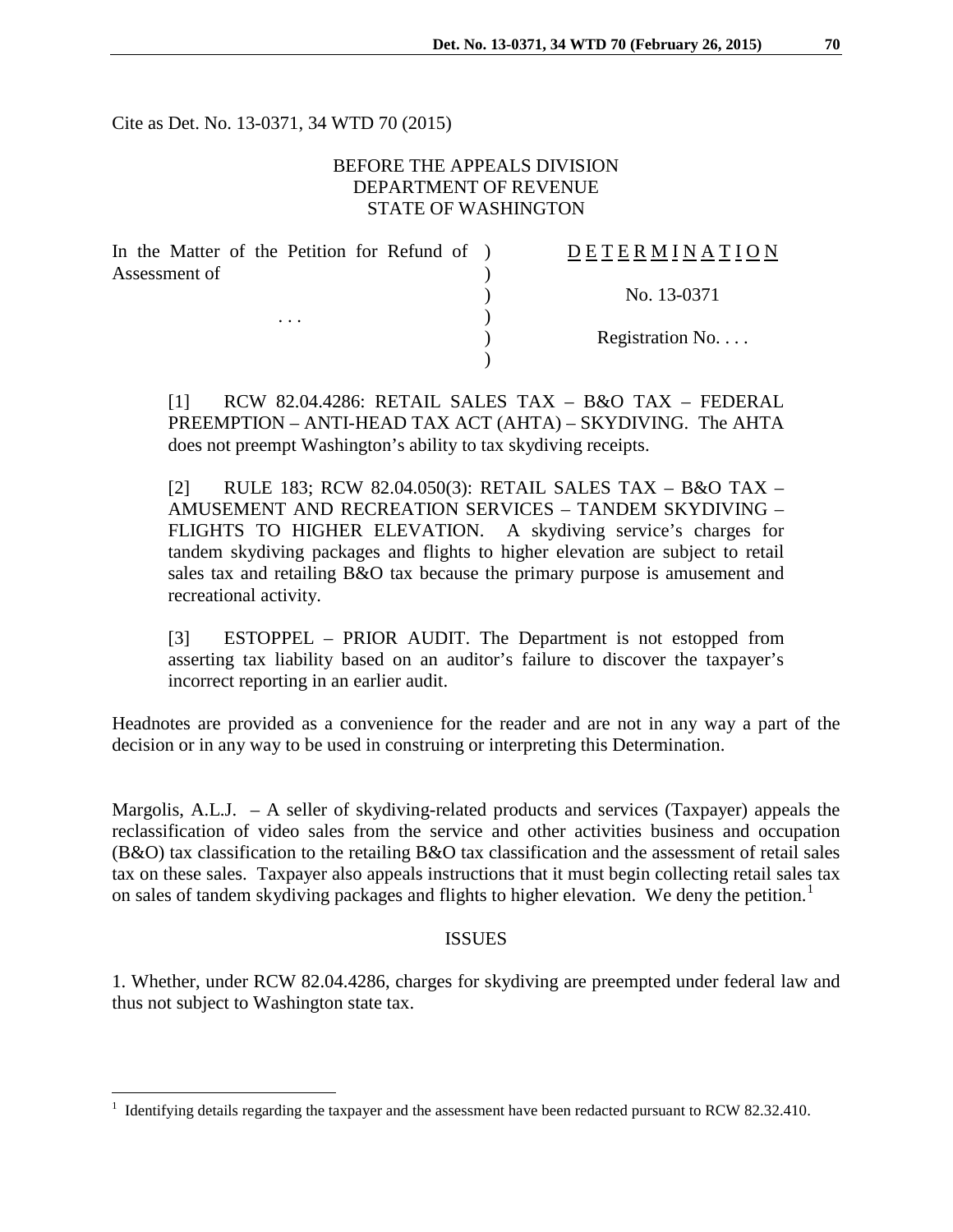2. Whether, under WAC 458-20-183 (Rule 183), Taxpayer's charges for tandem skydiving packages and flights to higher elevation for skydiving are primarily for amusement and recreation services subject to retailing B&O tax and retail sales tax.

3. Is the Department of Revenue (Department) prevented by RCW 82.32A.020(2), or the common law doctrine of equitable estoppel, from reclassifying receipts from video sales and assessing retail sales tax and interest on these sales because the Department failed to notify Taxpayer of its incorrect reporting during a prior audit?

## FINDINGS OF FACT

Taxpayer is engaged in the business of skydiving training services, flights to higher elevation for skydivers, sales of videos and photos of customers' skydiving experience, sales of merchandise and equipment, and airplane leasing. On November 1, 2012, the Department's Taxpayer Account Administration Division (TAA) assessed Taxpayer \$. . . . The assessment was comprised of \$. . . in retail sales tax, \$. . . in retailing B&O tax, a credit of \$. . . in service and other activities business B&O tax, and \$. . . in interest. TAA reclassified receipts from sales of photos and videos from the service and other activities B&O tax classification to the retailing B&O tax classification and assessed retail sales tax on these sales. TAA also instructed Taxpayer that, effective October 1, 2012, Taxpayer must collect and remit retail sales tax and report retailing B&O tax on sales of flights to higher elevation and tandem skydiving packages.<sup>[2](#page-1-0)</sup>

Taxpayer sells two products that introduce customers to skydiving, namely tandem skydives and accelerated free fall (AFF).<sup>[3](#page-1-1)</sup> Taxpayer also sells flights to higher elevation to experienced skydivers that cost \$. . . for 13,000 feet and below, \$. . . for 8,000 feet and below, and \$. . . for 4,000 feet and below. [Taxpayer website http://. . . ] (last accessed November 26, 2013).

Taxpayer provides some level of training to those who purchase any of the above skydiving packages. Taxpayer's instructors are licensed and rated by [an Association] which is a

Det No. 94-160, p. 7.

 $\overline{a}$ 

<span id="page-1-0"></span> $2$  TAA did not assess these taxes for the examination period due to prior written instructions. Taxpayer appealed an August 18, 1993, assessment under which Taxpayer's receipts for instructing and transporting skydivers were reclassified from the service and other activities B&O tax classification to the retailing B&O tax classification and assessed retail sales tax. The Department initially found that receipts for jumps by those who hold an A license and were "off student status" were retail because instruction was optional. In Det. No. 94-160, however, we applied former WAC 458-20-183, and remanded the assessment for adjustment. We found that even licensed skydivers receive constant training and instruction, and concluded as follows:

<sup>[</sup>h]aving examined all the facts we find that, with the exception of charges made for demonstration jumps or jumps made in competitions, the income received from skydivers who hold an A license is subject to the service B&O tax. The income from providing transportation for demonstration or competitive jumps, which has no instructional component, should be considered a participatory recreational activity and the income is subject to the retailing B&O and retail sales tax classifications.

<span id="page-1-1"></span><sup>&</sup>lt;sup>3</sup> Tandem skydives are where two people are under one canopy. Taxpayer's customer is attached to an instructor. AFF is comprised of 7 levels, starting with jumps where 2 instructors exit the aircraft with the customer and assist with the freefall portion of the jump, followed by instruction in turns and forward and backwards movement, and ultimately more advanced maneuvers such as solo exits and front and back loops.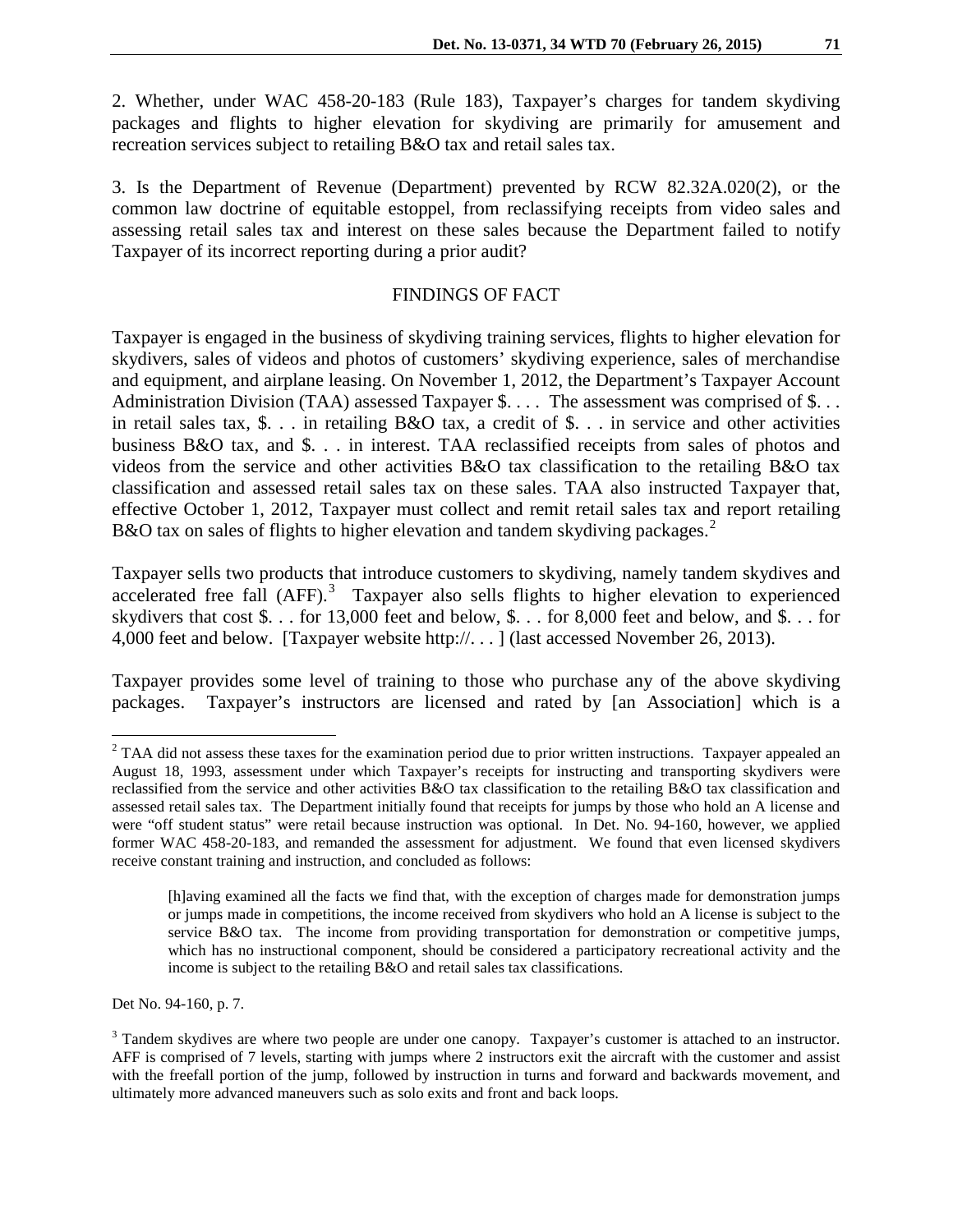voluntary, non-regulatory organization that provides for the classification of skydivers. *See* http://www.. . . (last accessed November 26, 2013). Taxpayer provides training using the [Association's] Program. Students advance through . . . categories of proficiency to qualify them for their . . . license while logging at least 25 jumps. *Id.* at Sections 3 & 4.

Taxpayer's tandem packages include flights to elevation, pre-jump training, and equipment, and vary in price from \$ . . . to \$ . . . depending on the day of week, elevation (and duration of skydive), and whether the package includes a t-shirt, logbook, or video and photos of the event. [Taxpayer website http:// . . .] (last accessed November 26, 2013).

. . .

Taxpayer provided a copy of its Student Training Manual, which explains that students can start with tandem jumps and then transition to AFF, and outlines the tandem jumps as follows:

| <b>Tandem Level 1:</b>     | First jump Targeted Learning Objectives (TLO's).<br>Student experiences controlled exit and relative wind, learns<br>proper body position for Tandem Freefall.<br>Student is<br>introduced to altitude awareness and will check altitude during<br>the skydive. Student is introduced to complete canopy control<br>and landing, including left-hand pattern, and landing hazards.                                                                                                                                                                                                                                                           |
|----------------------------|----------------------------------------------------------------------------------------------------------------------------------------------------------------------------------------------------------------------------------------------------------------------------------------------------------------------------------------------------------------------------------------------------------------------------------------------------------------------------------------------------------------------------------------------------------------------------------------------------------------------------------------------|
| <b>Tandem L1 Sequence:</b> | You will have a Tandem Instructor (TI) controlled exit to suit<br>the aircraft. TI will direct arm, head and leg positioning for the<br>correct freefall body position after Drogue inflation. Student<br>will check altimeter during freefall and maintain arched body<br>position through canopy deployment. Student is introduced to<br>canopy control verbally and actively with the TI's direction and<br>assistance if required.<br>Student it introduced to Left hand<br>landing pattern, flare and landing procedures. Student receives<br>First Jump Certificate. TI Review of how to do the next jump<br>and Tandem Level 2 TLO's. |
| <b>Tandem Level 2:</b>     | Second Jump TLO's<br>Student experiences controlled exit and relative wind with<br>immediate arch out the door. Student completes three practice<br>touches. Student waves off at 6000 feet and pulls the ripcord by<br>5000 feet. To progress ripcord must be pulled within 500 feet of<br>5000. Aspects of canopy control are expanded and practiced.                                                                                                                                                                                                                                                                                      |
| <b>Tandem L2 Sequence:</b> | Student experiences controlled exit and relative wind with<br>immediate arch out the door. Freefall body position is practiced<br>with fewer TI cues and corrections.<br>After the Drogue is<br>deployed, the Student will maintain a heading and maintain<br>altitude awareness. Student will perform three practice touches.<br>Upon TI signal, student will do forward motion for a count of<br>3000. Student will wave off at 6000 feet and pull the ripcord.                                                                                                                                                                            |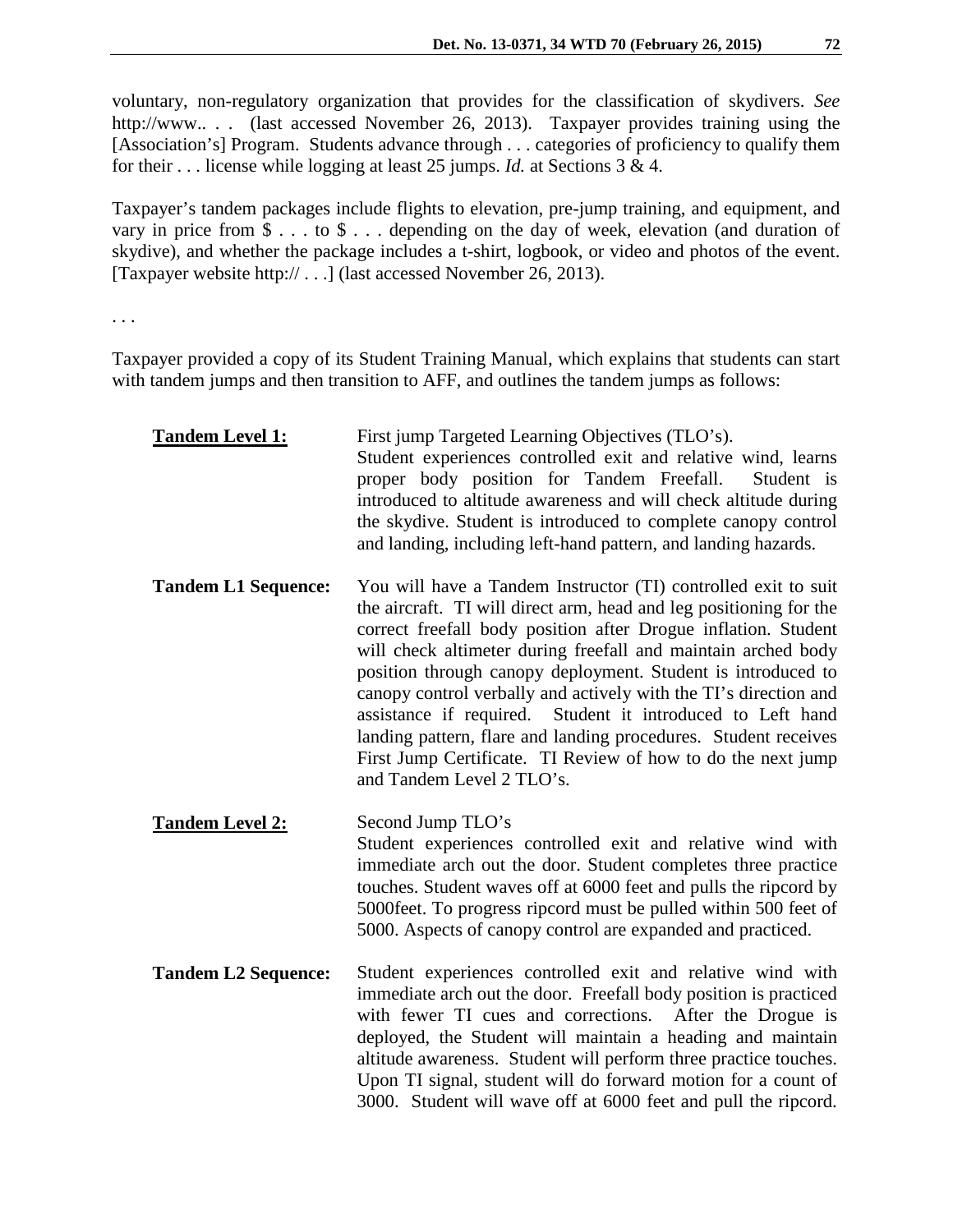Student's canopy control is expanded by performing a Controllability Check, and the terms "Holding", "Running", "Crabbing", "Flaring", will be explained and demonstrated. Canopy flight plan along with etiquette while returning to the landing area and entering the pattern will be explained. Student assists in landing flare on TI's count. Student debrief and logbook & A-license card are completed.

At the hearing, Taxpayer explained that only about 10 percent of its customers continue pursuing the sport of skydiving after making their first jumps and become avid skydivers.

### ANALYSIS

RCW 82.04.4286 provides that "there may be deducted from the measure of tax amounts derived from business which the state is prohibited from taxing under the . . . Constitution or laws of the United States." The Anti-Head Tax Act (AHTA), which was codified at 49 U.S.C. Sec. 40116(b), states as follows:

Prohibitions. – Except as provided in subsection (c) of this section and section 40117 of this title, a State, a political subdivision of a State, and any person that has purchased or leased an airport under section 47134 of this title, may not levy or collect a tax, fee, head charge, or other charge on –

- (1) an individual traveling in air commerce;
- (2) the transportation of an individual traveling in air commerce;
- (3) the sale of air transportation; or
- (4) the gross receipts from that air commerce or transportation.

Taxpayer argues that the AHTA preempts Washington from taxing its receipts on grounds that Taxpayer's gross receipts are from "air commerce." 49 U.S.C. Sec. 40102(a)(3) defines "air commerce" as "foreign air commerce, interstate air commerce, the transportation of mail by aircraft, the operation of aircraft within the limits of a Federal airway, or the operation of aircraft that directly affects, or may endanger safety in, foreign or interstate air commerce."

Taxpayer asserts that its receipts are from "air commerce" because it operates within the limits of a Federal airway and its operation of aircraft directly affects or may endanger safety in, foreign or interstate commerce. We addressed this argument in Det. No. 12-0039R, 32 WTD 139 (2013), and found as follows (in pertinent part, footnote excluded):

Congress enacted a law that prohibits any direct or indirect tax or charge "on the sale of air transportation or on the gross receipts derived therefrom." *Alamo Rent-A-Car, Inc. v. Sarasota-Manatee Airport Authority*, 906 F.2d 516, 519 (11<sup>th</sup> Cir. 1990). The prohibition of a tax on the "carriage of persons traveling in air commerce," apparently added late in the legislative process, is in effect a ban on the direct or indirect taxation of intrastate airline fares. *State ex rel. Arizona Dept. of Revenue v. Cochise Airlines,* 128 Ariz. 432, 436, 626 P.2d 596, 600 (Ariz. App. 1980). The federal district court in New York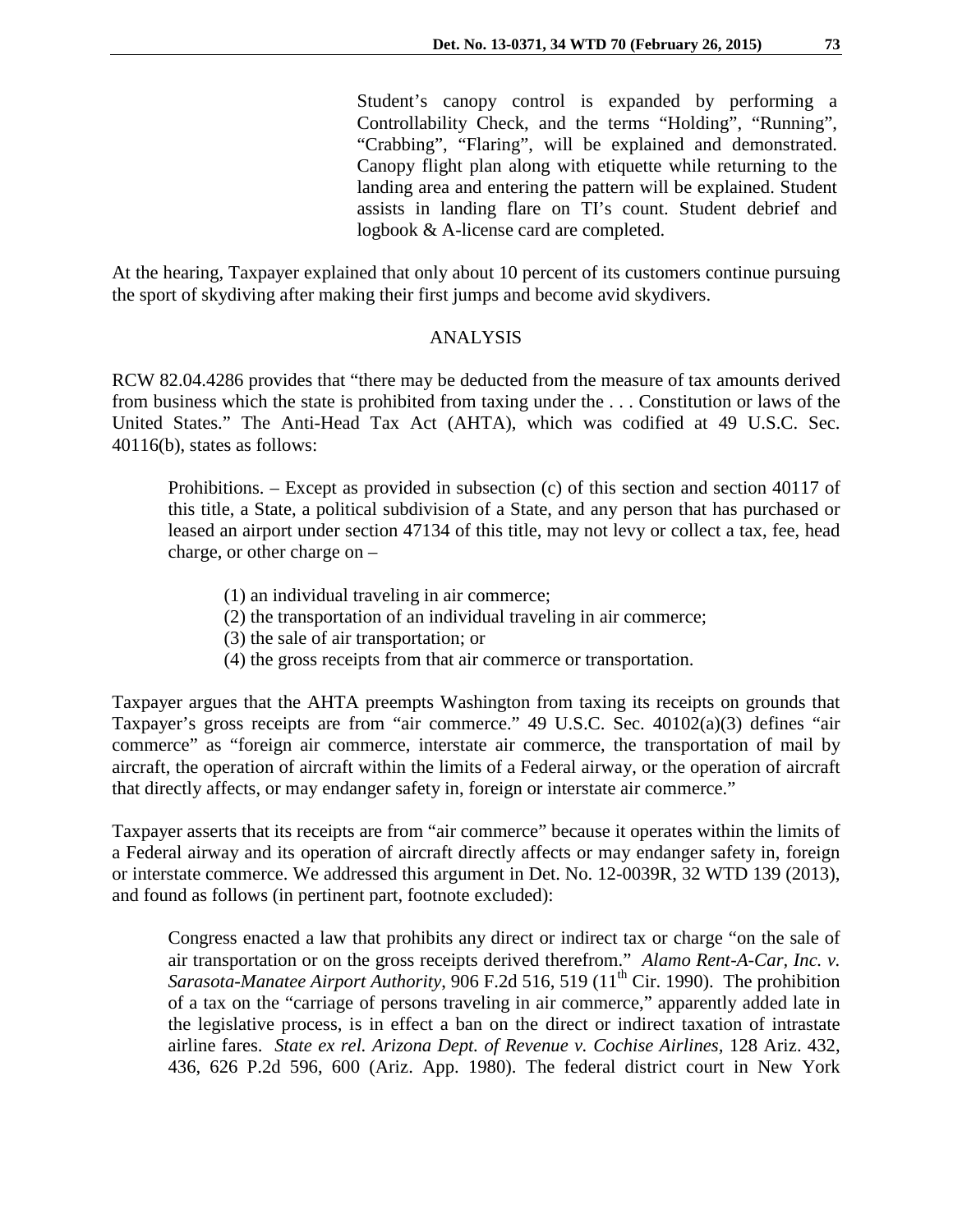emphasized that the AHTA applies only to aircraft when it quoted the "air commerce" definition used for the AHTA:

"Air commerce" means "interstate, overseas, or foreign air commerce or the transportation of mail *by aircraft* or any operation or navigation of aircraft within the limits of any Federal airway or *any operation or navigation of aircraft* which directly affects, or which may endanger safety in, interstate, overseas, or foreign air commerce."

*Salem Transp. Co. of New Jersey, Inc. v. Port Authority of New York and New Jersey.* 611 F. Supp. 254, 257 (S.D..N.Y. 1985) (emphasis in original). That "air commerce" definition should be applied to the AHTA to determine its parameters. *Id*. (*citing* 1973 U.S. Code Cong. & Ad. News 1452).

The taxpayer's skydiving receipts are outside the parameters of the AHTA. . . . Skydivers pay to jump, fall, and parachute down. They are not paying to travel in "air commerce," and the tax is not assessed on "air commerce," but on skydiving, an amusement activity. Skydivers pay for the thrill of going down, not the ride up. Just as Idaho recognizes that skydivers are like skiers who pay to ski down hills, not ride up lifts, in Idaho State Tax Commission Ruling No. 17997, 10/19/2004, we recognize that skydivers pay for the jump and fall. Their object is to skydive, not to obtain transportation or operation of aircraft. The airplane serves the same function as the chairlift and the same reasoning applies. *Id.* They do not pay for the *operation of aircraft* in Federal airways.

Moreover, the Airport and Airway Development Act, which established a national Aviation Trust Fund, does not apply to skydiving. Receipts from air transportation for the purpose of skydiving are specifically exempt from the federal taxes under Internal Revenue Code (IRC) § 4261(h). Consequently, the taxpayer did not pay federal taxes into the Airport and Airway Trust Fund on the skydiving receipts at issue under IRC § 4261 or IRC § 4271. Because skydiving is excluded from the federal taxes, double taxation does not result. Preemption is unnecessary. Because 49 U.S.C. § 40116(b) does not preempt the taxability of skydiving receipts, we conclude that the taxpayer's skydiving receipts are not deductible under RCW 82.04.4286 and subject to Washington excise taxes.

In accord with 32 WTD 139 (2013), we conclude that Taxpayer's receipts for skydiving are not preempted by federal law and are subject to Washington excise taxes.

Next, we address whether Taxpayer's charges for tandem skydives and plane flights to higher elevation are for amusement and recreation services subject to retailing B&O tax and retail sales tax. Persons who charge for services defined as retail sales are required to collect and remit retail sales tax and pay retailing B&O tax. *See* RCW 82.08.020, 82.08.050; RCW 82.04.250. In contrast, persons who charge for services not defined as retail sales, or otherwise classified for B&O tax purposes, pay service and other activities B&O tax on those receipts. *See* RCW 82.04.290. RCW 82.04.050(3) states that the term "retail sale" includes amounts received by persons engaged in the following business activities (in pertinent part): "(a) Amusement and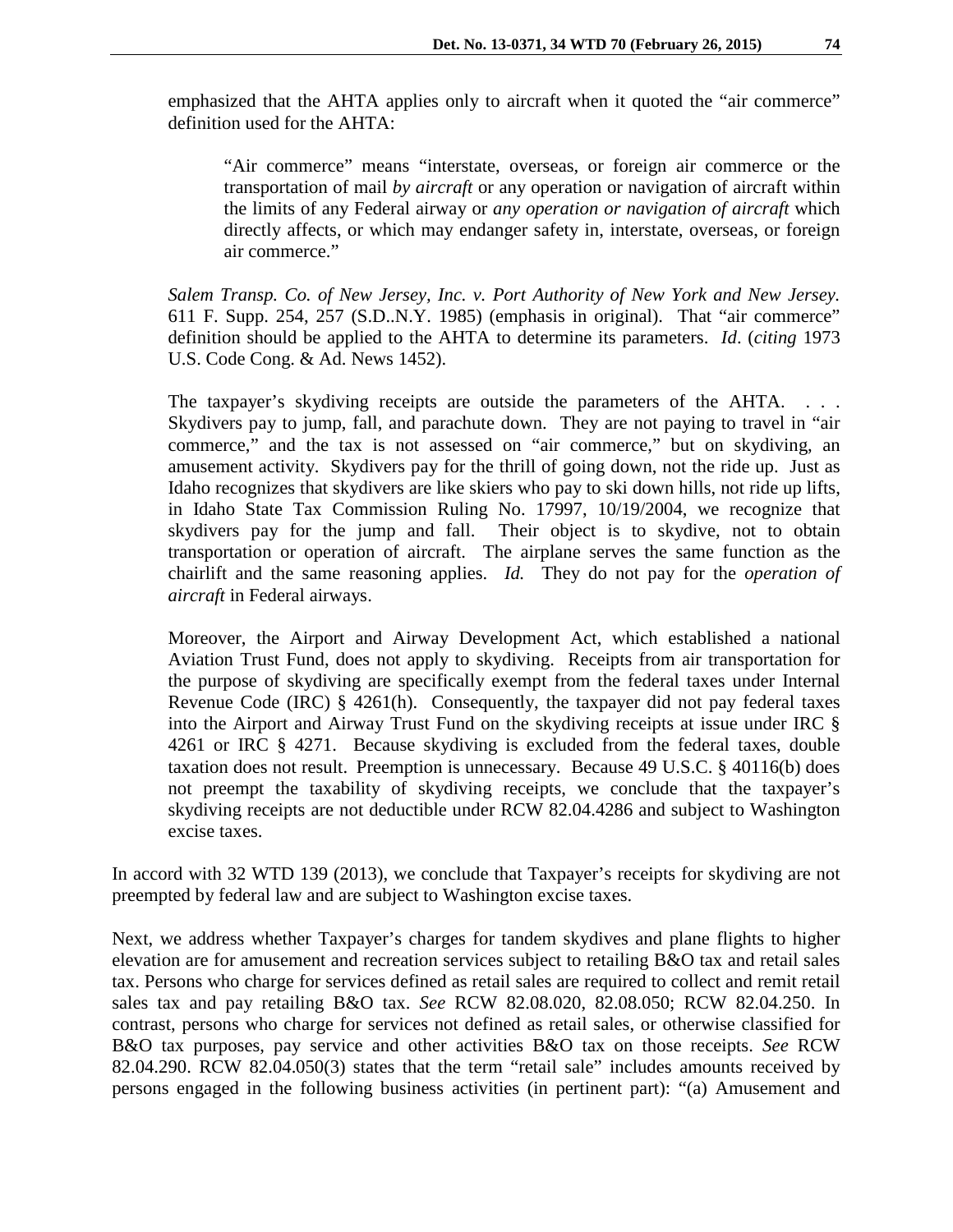recreation services including but not limited to golf, pool, billiards, skating, bowling, ski lifts and tows, day trips for sightseeing purposes, and others, when provided to consumers . . . ."

WAC 458-20-183 (Rule 183) is the administrative rule that implements RCW 82.04.050(3) for providers of amusement, recreation, and physical fitness services. It reiterates that "amusement and recreation services" are retail sales subject to retail sales tax, and defines the terms as follows:

(b) "Amusement and recreation services" include, but are not limited to: Golf, pool, billiards, skating, bowling, swimming, bungee jumping, ski lifts and tows, basketball, racquet ball, handball, squash, tennis, and all batting cages. "Amusement and recreation services" also include the provision of related facilities such as basketball courts, tennis courts, handball courts, swimming pools, and charges made for providing the opportunity to dance. The term "amusement and recreation services" does not include instructional lessons to learn a particular activity such as tennis lessons, swimming lessons, or archery lessons.

While skydiving is not specifically listed in RCW 82.04.050(3)(a) or Rule 183, it is comparable to the activities listed and is thus an "amusement and recreation service" subject to retail sales tax. Det. No. 12-0039R, 32 WTD 139 (2013).

The Department recognizes, however, that fees for instruction are not retail. Rule  $183(2)(l)$ defines "physical fitness services" and also offers a distinction between retail services and "instructional lessons":

"Physical fitness services" include, but are not limited to: All exercise classes, whether aerobic, dance, water, jazzercise, etc., providing running tracks, weight lifting, weight training, use of exercise equipment, such as treadmills, bicycles, stair-masters and rowing machines, and providing personal trainers (i.e., a person who assesses an individual's workout needs and tailors a physical fitness workout program to meet those individual needs). "Physical fitness services" do not include instructional lessons such as those for self-defense, martial arts, yoga, and stress-management. Nor do these services include instructional lessons for activities such as tennis, golf, swimming, etc. "Instructional lessons" can be distinguished from "exercise classes" in that instruction in the activity is the primary focus in the former and exercise is the primary focus in the latter.

Gross receipts from amusement, recreation, and physical fitness services defined to be retail sales are taxable under the retailing classification, and are subject to retail sales tax as are sales of meals, drinks, articles of clothing, or other property sold by persons engaged in providing these activities. Rule 183(3)(a). Instructional lessons are taxable under the service and other activities classification. Rule 183(3)(b).

At one time, the Department considered all income from skydiving or parachuting as retail. On January 31, 1996, the Department cancelled Excise Tax Bulletin 531.04.08.183, which had listed parachuting under the retailing B&O tax classification. We recognize that there may be an instructional component of skydiving.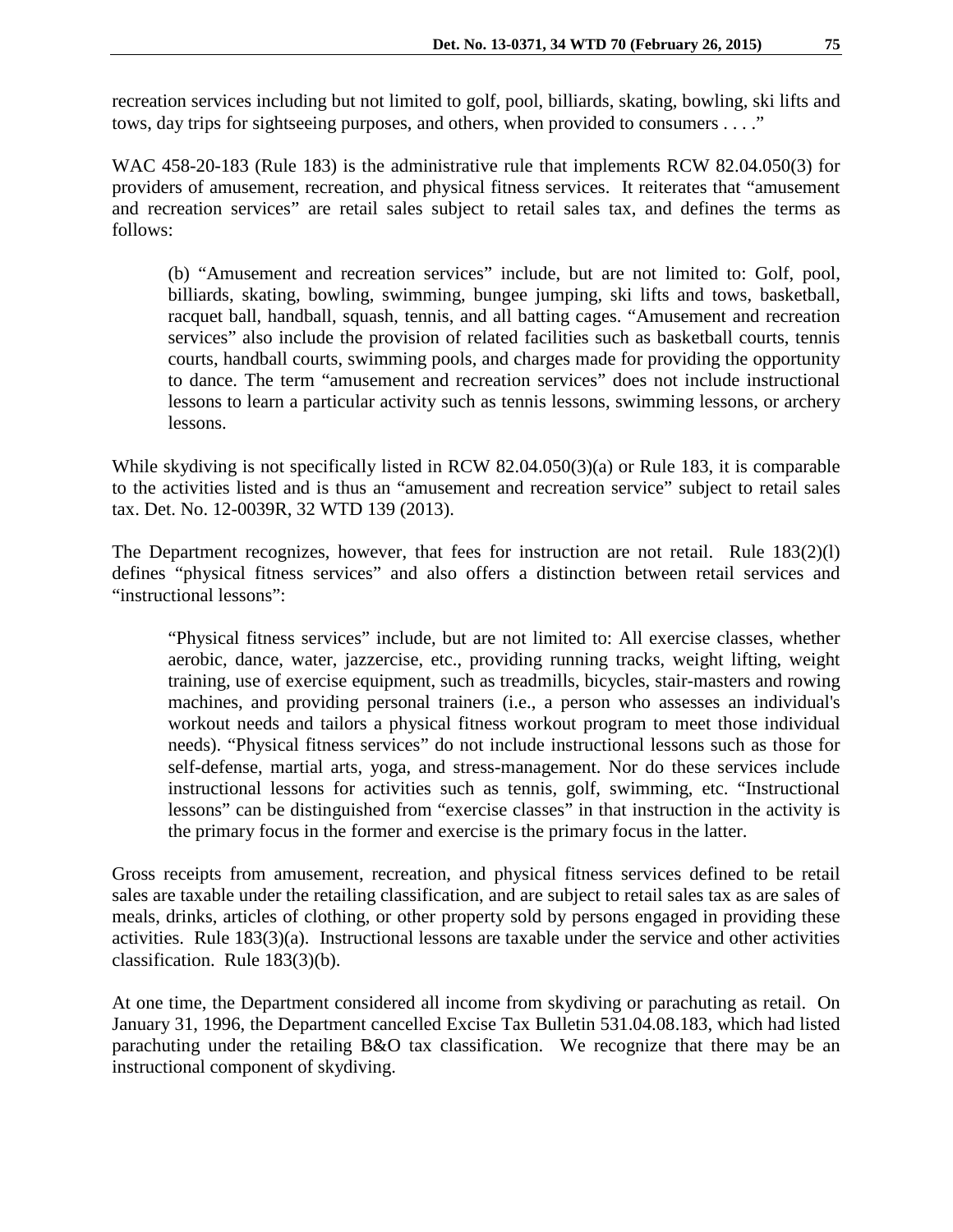TAA concluded that Taxpayer's tandem jump packages are amusement and recreation services subject to retail sales tax. Taxpayer disagrees, asserting that these packages are instructional lessons not subject to retail sales tax.

Taxpayer's tandem jump packages appear to have elements of instructional lessons and amusement and recreation services. A tandem jump skydive, by itself, would be an amusement and recreation activity. However, skydiving requires a high level of skill and knowledge that must be developed through continual instruction. *See* [Association website http:// . . . ] (last accessed November 26, 2013). The [Association] has developed requirements of proficiency and experience for each level of licensing. *Id.*

The Department has considered the correct classification for sales of services that involve both retail services and non-retail instruction. In ETA 3104.2009, the Department explains as follows:

Instructional lessons for activities such as Body Pump and Pilates are generally characterized as teaching the participant how to perform certain activities, generally following a specific curriculum that includes the study of the underlying philosophy of the activity. The purpose of the instruction includes the participant obtaining certification as a physical fitness trainer or group fitness instructor, or mastery of the techniques and philosophy with possible advancement in levels of achievement usually associated with martial arts.

*The primary purpose of the activity as instructional or physical fitness is the determining factor, not the label.* For example, if techniques associated with a martial art or Body Pump are used in a physical fitness exercise context, the service is subject to retail sales tax. A Pilates "class," for example, may be instructional (subject to the service and other activities B&O tax) if the class is taken by the participants as part of a curriculum to gain certification as instructors. If the class or activity is primarily to improve flexibility, strength, or general fitness for the participant, the charge for participation is a retail sale.

(Underlining added.)

In Det. No. 02-0039, 21 WTD 318 (2002), we considered whether a health club's personal strength program, where members work out with one-on-one instruction from personal trainers during each session, was a physical fitness service or instructional. We explained as follows:

Instructional lessons primarily educate, rather than enhance fitness, strength, or health condition. The taxpayer's members paid and attended the sessions based upon physicians' orders for health purposes. Other members attended the sessions to become physically fit, whether in the form of an increase in strength or to lose weight. We do not find members attended sessions primarily for instruction. They attended to improve their physical fitness. The taxpayer's charges were for "physical fitness services."

*Id*. at 321. (Emphasis added.)

In Det. No. 07-0113, 26 WTD 250 (2007), we considered whether a movement therapist was providing physical fitness services or instructional lessons. The taxpayer thought of herself as an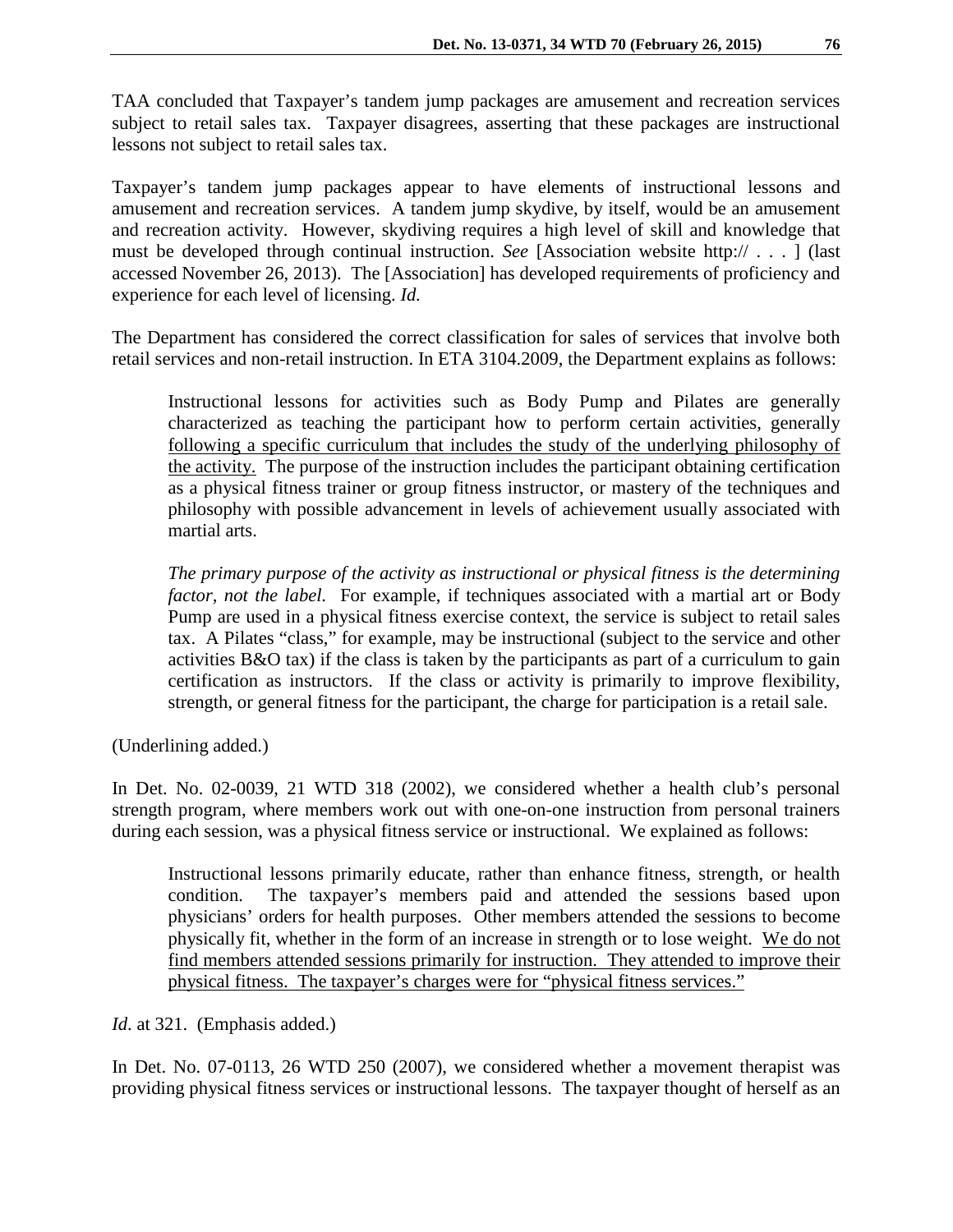educator whose job was not to get people more physically fit, but to teach them how to reach their maximum potential via movement and patterning. We held that the primary purpose of the participant was to improve/maintain general fitness, strength, flexibility, conditioning and/or health, so the primary purpose was physical fitness. *Id*. at 254. We concluded that the taxpayer failed to demonstrate that the activities should be excluded from "physical fitness services," and noted that any exercise class involves some degree of imparting special knowledge or information, but that does not in itself result in the service being an instructional lesson. *Id*.

Thus, to determine whether Taxpayer's services are subject to tax as amusement and recreation services or instructional lessons, we employ the same principles. We look to the primary purpose of the activity, and consider factors including whether participants are taught to perform certain activities and follow a specific curriculum that includes the progressive development of skills needed to gain mastery on the sport, and whether the primary reason for attendance is instruction.

Instruction is a component of the activity that Taxpayer provides to persons making their first twenty-five jumps. Taxpayer's tandem jump customers who transfer to the AFF program follow a specific curriculum that includes the progressive development of skills needed to gain mastery of the sport. However, as Taxpayer explained at the hearing, only about 10 percent of its customers continue learning skydiving after their introduction to the sport. We find that the brief instruction that these tandem jump customers generally receive is not a curriculum that includes the progressive development of skills.

Further, we do not find that the primary reason for attendance is instruction. Taxpayer's 2-3 hour tandem jump packages are used predominantly for amusement and recreation focused activities. The instructional element of the program is only 10 minutes, and is focused on body positioning and safety procedures. In addition, Taxpayer's tandem jump package website emphasizes amusement and recreation rather than instruction, recommending tandem jumps for those who seek [. . . the thrill of jumping from an airplane . . .] rather than learning to skydive. [Taxpayer website http:// . . . ] (last accessed November 26, 2013).

Based on weighing the evidence before us, we conclude that the primary purpose of Taxpayer's tandem jump packages is skydiving, an amusement and recreational activity, rather than instruction, and Taxpayer must collect and remit retail sales tax and remit retailing B&O tax on charges for these packages. We also find that charges for flights to higher elevation are subject to retailing B&O tax and retail sales tax, as Taxpayer has provided no evidence to indicate that these charges are for instruction.

Finally, Taxpayer asserts that in a prior audit by the Department its receipts for video sales were not reclassified and it was not assessed retail sales tax on these sales, so it understood that it was correctly paying service and other B&O tax on these sales and should not be liable for additional tax and associated interest.

Under RCW 82.32A.020(2), a taxpayer has a right to waiver of tax where it relied to its detriment on specific, official written advice or tax reporting instructions. Taxpayer has not identified any prior audit reports or written statements by the Department to Taxpayer where the Department provided instructions, or even addressed, the classification of charges for video sales